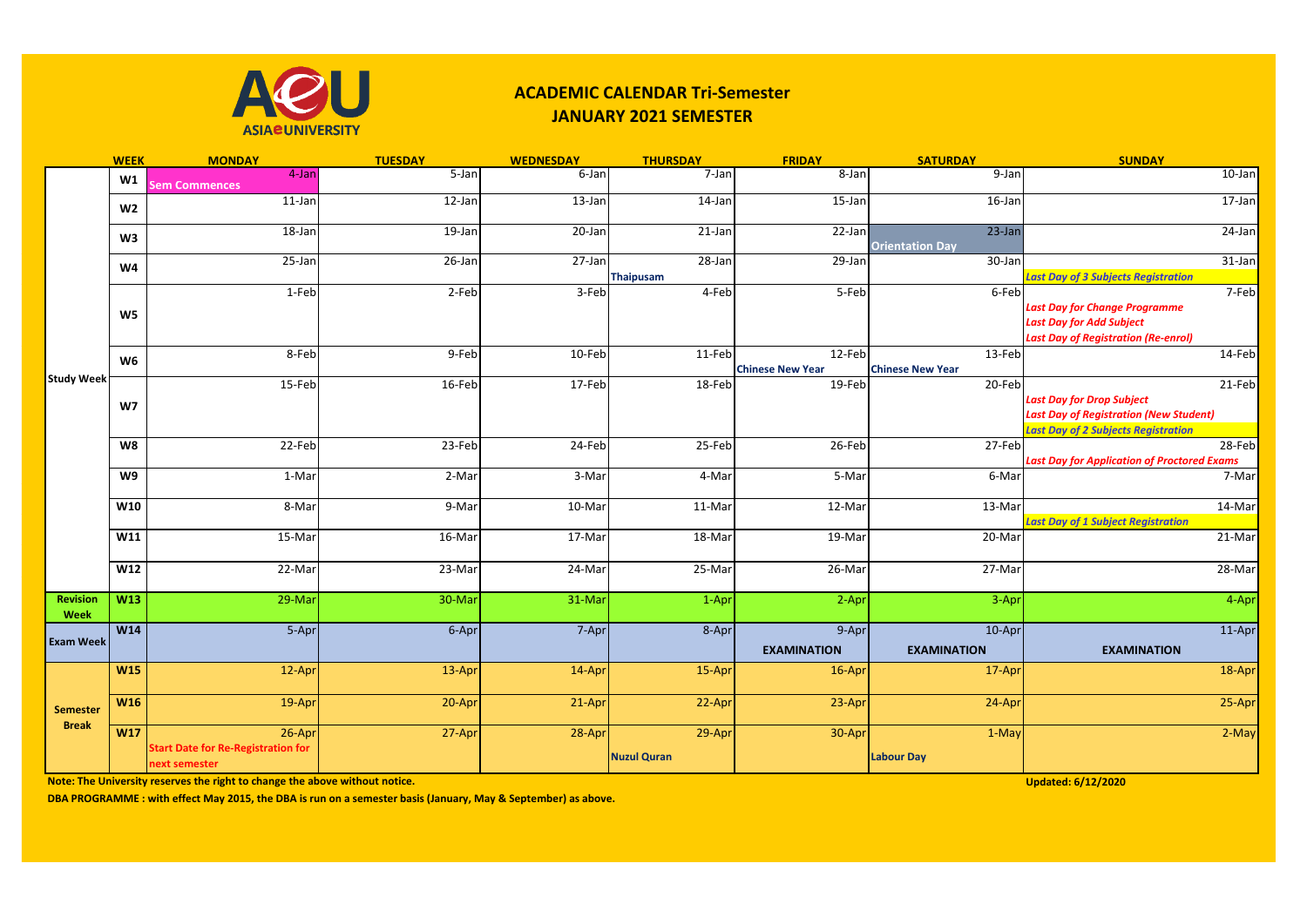

## **ACADEMIC CALENDAR Tri-Semester MAY 2021 SEMESTER**

|                                 | <b>WEEK</b>    | <b>MONDAY</b>                                                        | <b>TUESDAY</b>                   | <b>WEDNESDAY</b>              | <b>THURSDAY</b>                    | <b>FRIDAY</b>                | <b>SATURDAY</b>                    | <b>SUNDAY</b>                                                                                                                                |
|---------------------------------|----------------|----------------------------------------------------------------------|----------------------------------|-------------------------------|------------------------------------|------------------------------|------------------------------------|----------------------------------------------------------------------------------------------------------------------------------------------|
|                                 | W1             | 3-May<br><b>Sem Commences</b>                                        | 4-May                            | 5-May                         | 6-May                              | 7-May                        | 8-May                              | 9-May                                                                                                                                        |
|                                 | W <sub>2</sub> | $10$ -May                                                            | $11-May$                         | 12-May                        | $13-May$<br><b>Hari Raya Puasa</b> | $14$ -May<br>Hari Raya Puasa | $15$ -May                          | 16-May                                                                                                                                       |
|                                 | W <sub>3</sub> | $17-May$                                                             | $18-May$                         | $19-May$                      | $20 - May$                         | 21-May                       | $22-May$<br><b>Orientation Day</b> | 23-May                                                                                                                                       |
|                                 | W <sub>4</sub> | 24-May                                                               | $25-May$                         | $26$ -May<br><b>Wesak Day</b> | 27-May                             | $28 - May$                   | $29-May$                           | 30-May<br><b>Last Day of 3 Subjects Registration</b>                                                                                         |
| <b>Study Week</b>               | W <sub>5</sub> | 31-May                                                               | 1-Jun                            | $2$ -Jun                      | $3 - Jun$                          | 4-Jun                        | 5-Jun                              | 6-Jun<br><b>Last Day for Change Programme</b><br><b>Last Day for Add Subject</b><br><b>Last Day of Registration (Re-enrol)</b>               |
|                                 | $W_6$          | 7-Jun<br><b>Agong's Birthday</b>                                     | 8-Jun                            | $9 - Jun$                     | $10$ -Jun                          | $11$ -Jun                    | 12-Jun                             | $13$ -Jun                                                                                                                                    |
|                                 | W <sub>7</sub> | $14$ -Jun                                                            | $15 - Jun$                       | $16$ -Jun                     | $17 - Jun$                         | $18 - Jun$                   | $19 - Jun$                         | $20$ -Jun<br><b>Last Day for Drop Subject</b><br><b>Last Day of Registration (New Student)</b><br><b>Last Day of 2 Subjects Registration</b> |
|                                 | W8             | $21$ -Jun                                                            | $22$ -Jun                        | $23 - Jun$                    | $24$ -Jun                          | $25 - Jun$                   | $26$ -Jun                          | $27 - Jun$<br><b>Last Day for Application of Proctored Exams</b>                                                                             |
|                                 | $\overline{W}$ | $28 - Jun$                                                           | $29$ -Jun                        | $30 - Jun$                    | $1-Jul$                            | 2-Jul                        | $3 -$ Jul                          | $4$ -Jul                                                                                                                                     |
|                                 | W10            | $5 -$ Jul                                                            | $6$ -Jul                         | $7 -$ Jul                     | $8 -$ Jul                          | $9 -$ Jul                    | $10$ -Jul                          | $11$ -Jul<br><b>Last Day of 2 Subjects Registration</b>                                                                                      |
|                                 | W11            | $12$ -Jul                                                            | $13$ -Jul                        | $14$ -Jul                     | $15 -$ Jul                         | $16$ -Jul                    | $17 -$ Jul                         | $18 -$ Jul                                                                                                                                   |
|                                 | W12            | 19-Jul                                                               | $20$ -Jul<br>Hari Raya Haji      | $21$ -Jul                     | 22-Jul                             | $23$ -Jul                    | 24-Jul                             | 25-Jul                                                                                                                                       |
| <b>Revision</b><br>Week         | W13            | $26$ -Jul                                                            | $27$ -Jul                        | $28$ -Jul                     | $29$ -Jul                          | 30-Jul                       | $31$ -Jul                          | 1-Aug                                                                                                                                        |
| <b>Exam Week</b>                | <b>W14</b>     | 2-Aug                                                                | 3-Aug                            | 4-Aug                         | 5-Aug                              | 6-Aug<br><b>EXAMINATION</b>  | 7-Aug<br><b>EXAMINATION</b>        | 8-Aug<br><b>EXAMINATION</b>                                                                                                                  |
|                                 | <b>W15</b>     | 9-Aug                                                                | $10-Aug$<br><b>Awal Muharram</b> | $11$ -Aug                     | 12-Aug                             | 13-Aug                       | 14-Aug                             | 15-Aug                                                                                                                                       |
|                                 | <b>W16</b>     | 16-Aug                                                               | 17-Aug                           | 18-Aug                        | 19-Aug                             | 20-Aug                       | 21-Aug                             | 22-Aug                                                                                                                                       |
| <b>Semester</b><br><b>Break</b> | W17            | 23-Aug<br><b>Start Date for Re-Registration for</b><br>next semester | 24-Aug                           | 25-Aug                        | 26-Aug                             | 27-Aug                       | 28-Aug                             | 29-Aug                                                                                                                                       |
|                                 | <b>W18</b>     | 30-Aug                                                               | 31-Aug<br><b>National Day</b>    | 1-Sep                         | 2-Sep                              | 3-Sep                        | 4-Sep                              | 5-Sep                                                                                                                                        |

**Note: The University reserves the right to change the above without notice.** Updated: 6/12/2020 **Updated: 6/12/2020** 

**DBA PROGRAMME : with effect May 2015, the DBA is run on a semester basis (January, May & September) as above.**